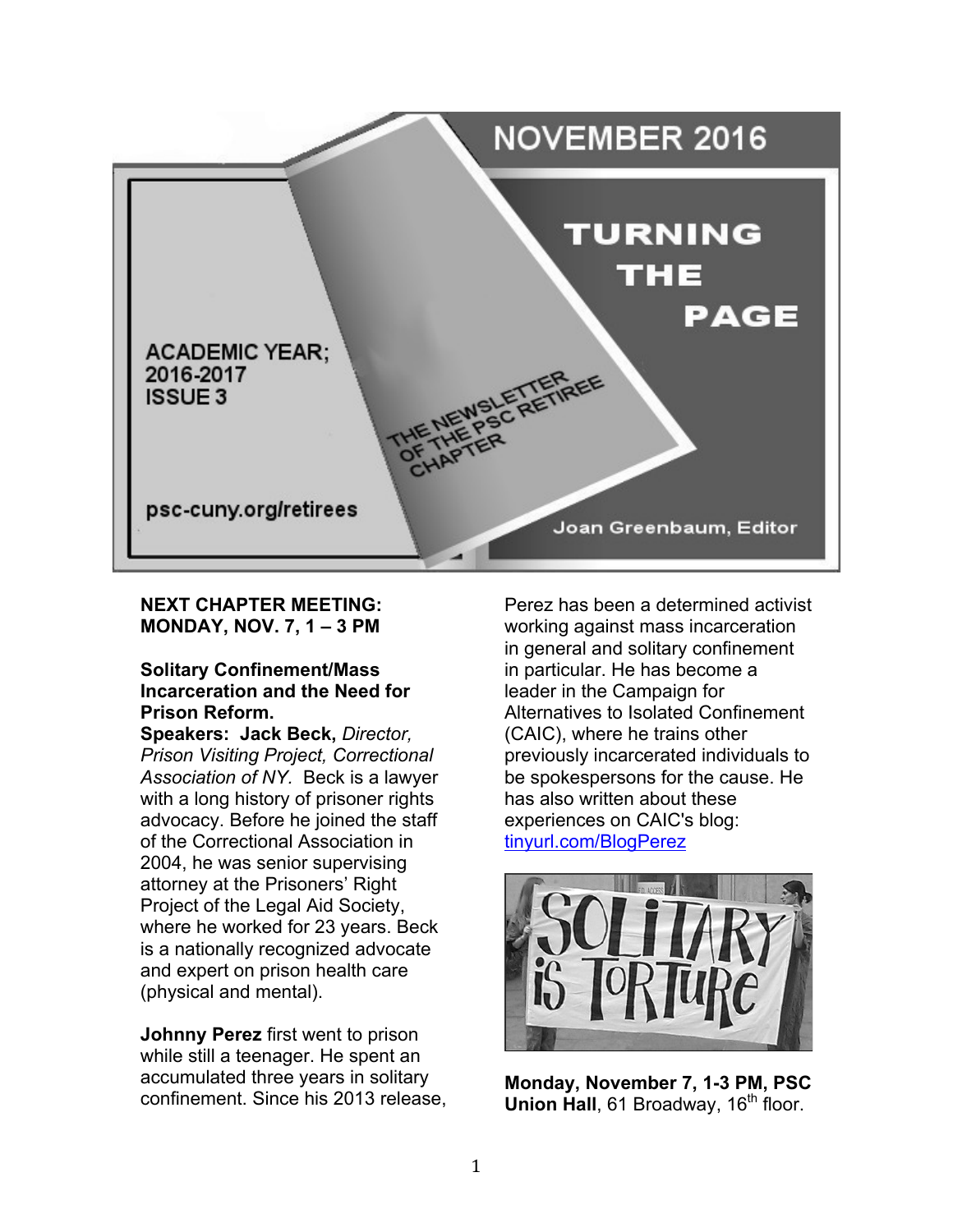Light refreshments as usual. And, oh yes, if you can, plan to stay for election phone banking—see *Last Call(s)* below.

# **LAST CALL(S)**

**It is not too late for volunteers to participate** in the PSC's get out the vote (GOTV) activities—getting out the vote for Hillary and PSCprioritized state and congressional elections. For more information on prioritized endorsements go to tinyurl.com/KeyRacesPSC



For a sign-up list of phone-banking dates (including any time between 3 and 9 PM after our November 7 chapter meeting), go to tinyurl.com/PSCphonebanking.

If you want to make calls from home, we will teach you to use the virtual online system. To volunteer, contact Tiffany Brown (tbrown@pscmail.org) or call the PSC at 212-354-1252 and ask for Tiffany.

# **UPCOMING CHAPTER MEETINGS AND JANUARY LUNCHEON**

**Monday, December 5:** Defending Public Higher Education. Speakers: Mike Fabricant and Steve Brier, authors of an upcoming book from Johns Hopkins University Press, *Austerity Blues, Fighting for the Soul of Public Higher Education*. They will examine how austerity politics, disinvestment and growing privatization threaten public higher education and undercut its mission to promote opportunity for poor, working-class and minority students in a democracy.

The current *Clarion* has a two-page article by Brier and Fabricant based on the book. *Austerity Blues* is available from Johns Hopkins University Press at a 30% discount by calling 1-800-537-5487 and indicating the code "HNAF."

# **Monday, January 9 Luncheon:**

Speakers from the Living New Deal. The Living New Deal is a national database of thousands of documents, photographs, and personal stories about public works made possible by the New Deal. Its goal is to promote and extend the legacy and policies of the New Deal.

**Writers' Group.** The PSC retirees writing group meets once a month for a supportive session on varied topics. Please contact chgemson@gmail.com for the next session, date and time. All kinds of writing are welcome in this informal group.

# **SAFETY NET COMMITTEE WINS AWARD**

Congratulations Safety Net Working Group! The International Labor Communications Association (ILCA)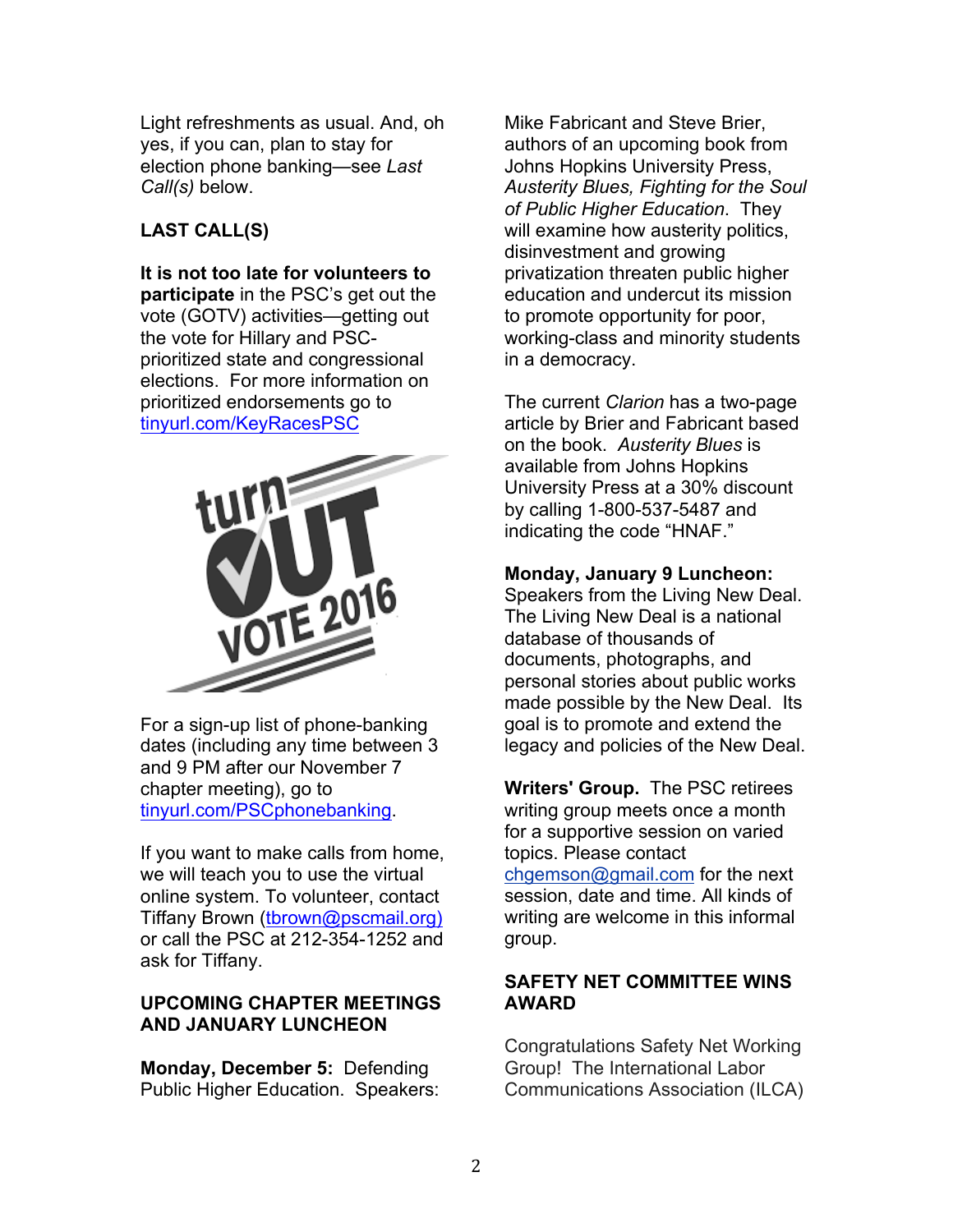recently announced the winners in its annual awards contest:

> 2nd Place: General Excellence: Single Issue Publication: State/Other DEFENDING THE SOCIAL SAFETY NET: A CALL TO ACTION By Social Safety Net Working Group, PSC Retirees' Chapter

This is quite a feather in the group's cap. The ILCA competition is national, encompassing thousands of locals.

# **RETIREE DUES**



Most of you have paid your annual dues, but a few have not. If you have not yet paid your dues, you will receive (or have received) a final invoice. If your dues are not paid by November, you will no longer be a member of chapter and will not receive the newsletter.

But fear not. Simply return the invoice with a check and you will be good to go for another year.

Retirees need to renew annually. Since we are no longer on payroll, there are no deductions! Your NYSUT benefits and our PSC

programs depend on you sending in your dues.

If you didn't receive a final invoice, or if you can't find it, please call the **PSC Membership Department** and ask for one. Perhaps you also need to update your mailing address now that we are sending this *Turning the Page* as a paper copy, as well as by email (and maybe you need to update that too). Call 212-354-1252.

# **THE MONTH THAT WAS**

#### **Do No Harm**

*Cecelia McCall, Retired PSC Secretary, Baruch College*

"Do no harm." Responding to a question posed at last month's chapter meeting on October 5, Irwin Yellowitz, (professor emeritus, CCNY) quoted those words from the Hippocratic Oath. He and Ed Ott (distinguished lecturer at the Murphy Institute and former chair of NYC Central Labor Council) addressed issues related to the 2016 presidential election that have been referred to in a recent issue of *The Nation* as a national crisis. Irwin Yellowitz presented an overview of voting patterns of union members and union households. He distributed data, largely from the *New York Times*, indicating that union members and their families vote for Democrats at a higher rate than others. Latinos, African Americans and Jews vote at an even higher rate for Democrats, according to the same data. He noted that since the FDR administration, labor has voted consistently as a bloc for Democrats, but cautioned that since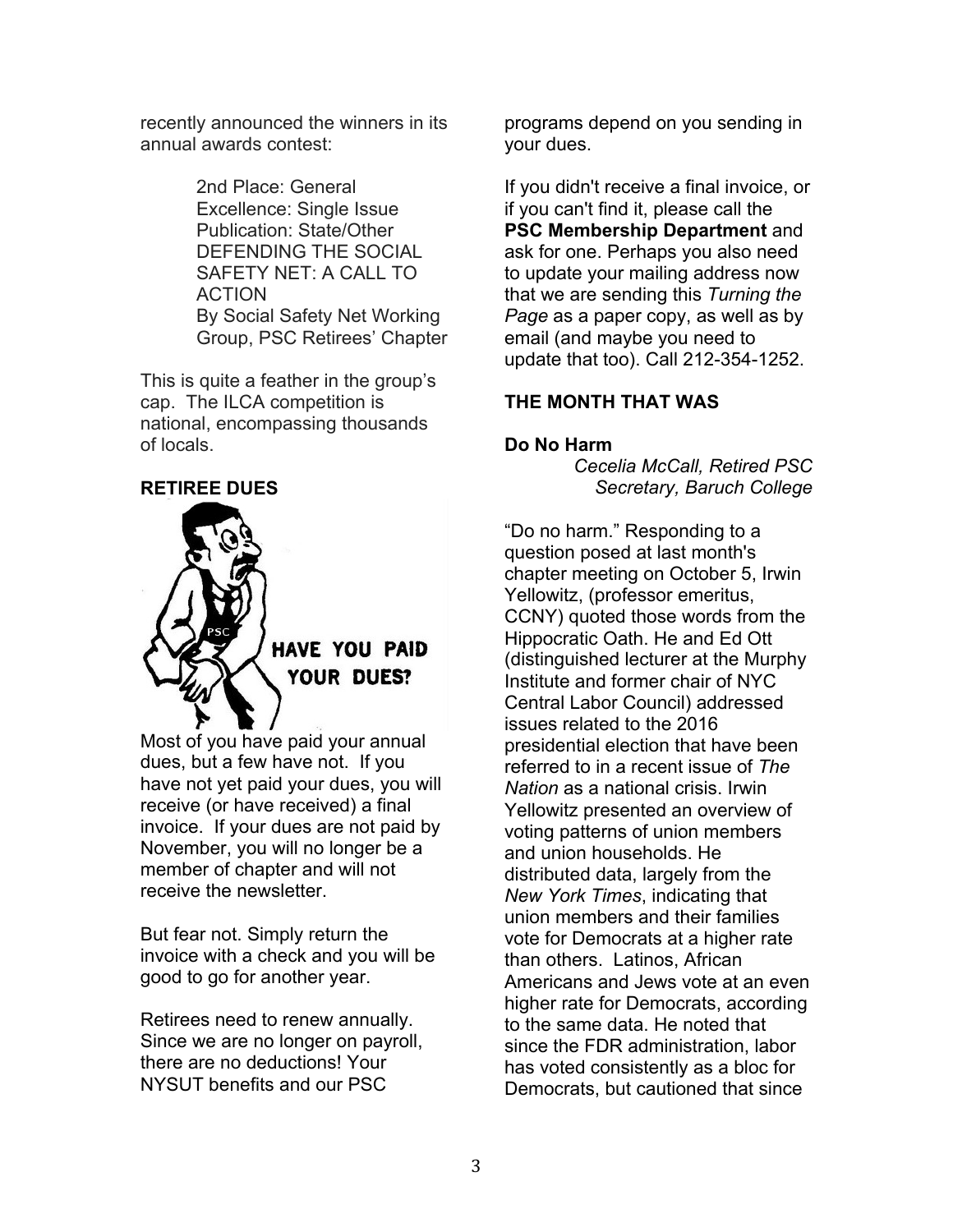Democratic candidates can't win without labor, union members must be motivated to get to the polls.

Ed Ott was not as sanguine. He said that the AFL/CIO is divided over the election and not fully mobilizing its members. He was concerned that people outside of New York are indifferent to the race, that the conservative wing of labor is holding the movement back and that the white working class, particularly in the South, has shifted to the Republican Party because of social issues, religion and race—the increased influence of African Americans and others. He believes the AFL/CIO misunderstood the import of the Sanders campaign in the same way that the Right misunderstood Trump. He concluded by saying that whether Clinton wins or not, the labor movement will be cracked and there will be a struggle among labor unions that may last a decade. The role of the Left will be to ensure that the transition maintains a democratic character and does not descend into fascism.

During the question and answer period, Professor Yellowitz invoked the phrase from the oath taken by physicians to answer a query about opting to vote for a third party candidate. He said that Trump will do considerable harm in that much of his campaign is reminiscent of the fascism of the 1920s and 30s, but that unless the polls are completely wrong, NYS will go with Clinton. A vote for a third party candidate here will not damage Clinton.

#### **WALKING TOURS: WALKING, TALKING AND EATING**

**Looking Up**



*-Fatiha Makloufi, Hostos Community College*

On Friday, October 14, the PSC-CUNY Retiree Chapter organized a walking tour of the architectural styles and social welfare institutions around Baruch College.

*Bert Hansen*, professor emeritus in the department of history at Baruch College, led the tour, which was attended by eleven retirees. Participants were amazed that the experience taught them to pay more attention to the ignored gems of history surrounding them. In the rush of things, all of us tend to look down and straight ahead instead of up and around us.

Thanks to Bert's research and vast knowledge of the area's history, the group was able to tour several landmarks and learn about the philanthropic social welfare institutions that were clustered in the area at the turn of the Twentieth Century. The tour, which lasted an hour, covered buildings with a range of styles and the various ways that their functions have changed over time. Here is a selected list of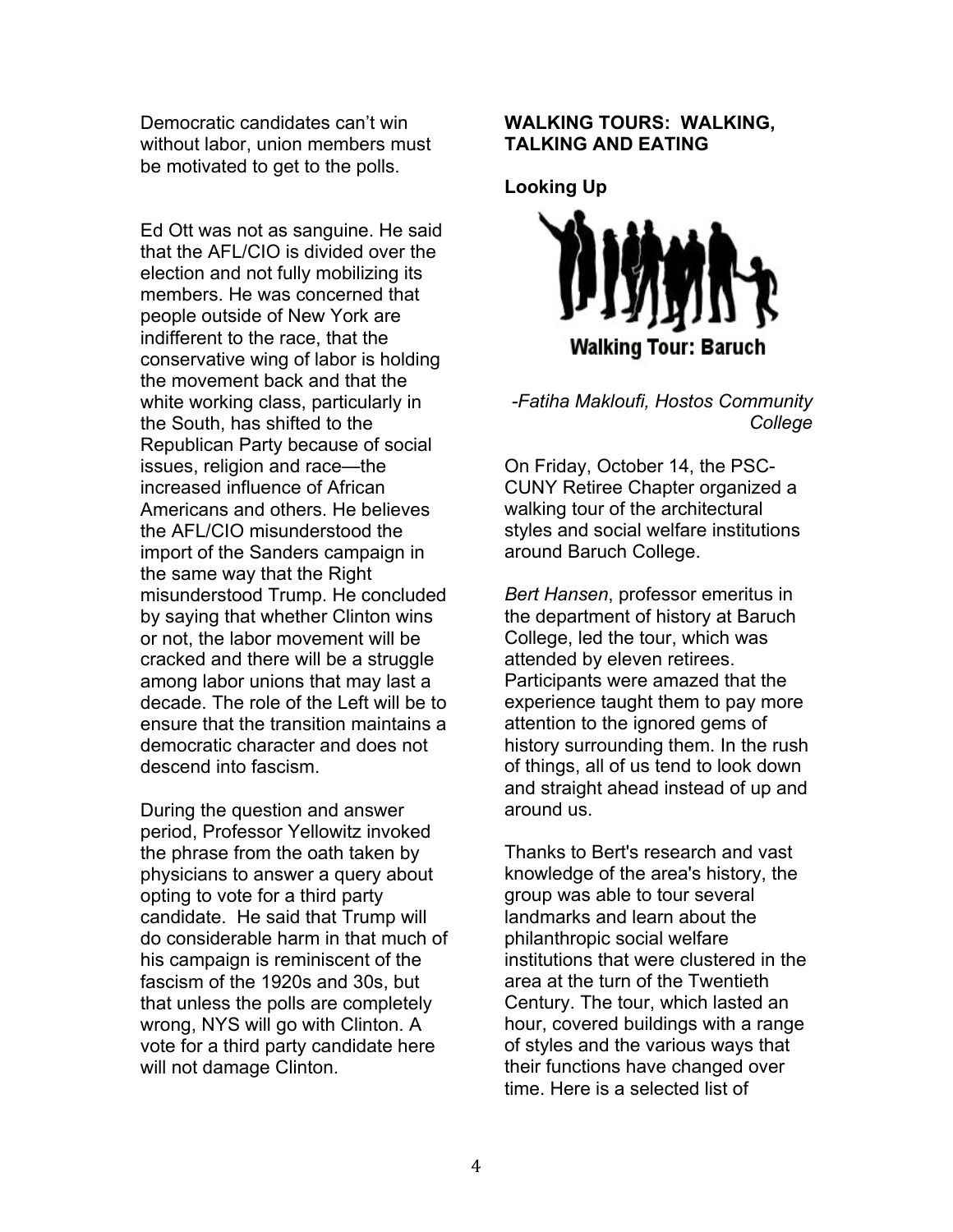buildings visited that people agreed were worth going back and taking a look at:

*The Madison Square Station Post Office (1930s*) has the "Scenes of New York" mural series by Kindred McLeary, commissioned by a Federal Arts program in the late 1930s. It is really worth seeing. If you haven't been there, go take a look. Look up! Each panel is a scene of everyday New Yorkers in action.

*The Art Deco Baruch administration building* at 135 East 22nd street was formerly Family Court. It was built in the late 1930s as an expansion to the Children's Court.

*The Federation of Protestant Welfare Agencies Building* at 281 Park Avenue South was built 1892-94. It is now gentrified into high-priced apartments.

The former offices for the *Society for the Prevention of Cruelty to Children* were built in 1892. This building has an unadorned stone base with ornamental terra-cotta panels located on the seventh floor.

The Neo-Classical Renaissance palazzo building of the *Provident Loan Society,* built in 1909 at 346 Park Avenue across from 25th Street, is a building that served to foster low-priced loans and pawn services for many immigrants.

The flamboyant Neo-Baroque facade of the *Appellate Division, First Department of the New York State Supreme Court* was built in 1900. The grand facade can be seen while

walking west along the south side of 25th Street to Madison Avenue. This building, among other interesting engravings, has embedded into the stone on the ground floor, this statement, which could appear very relevant today: "We Must Not use FORCE Till Just Laws are Denied."

The fortress-like *Sixty-ninth Regiment Armory*, built 1904-06 on East 25th street toward Lexington Avenue, served as the site of the famous 1913 modern art show.

The eclectically styled *Vertical Campus of Baruch* by Kohn, Pederson and Fox was built in 2000. It was once referred to as a "beached cruise ship" by the AIA.

The group ended the tour with a delicious Indian-Vegetarian lunch at Saravanaa Bhavan, a favorite place for locals. Bert was asked to plan another tour, including one in his field of medical history and public health.



-*Steve Leberstein, Retiree City College Center for Worker Education*

On a mild, clear September Day, seventeen retirees gathered in front of Brooklyn's Borough Hall for a tour of historic Brooklyn Heights, led by Steve Levine, an urban historian who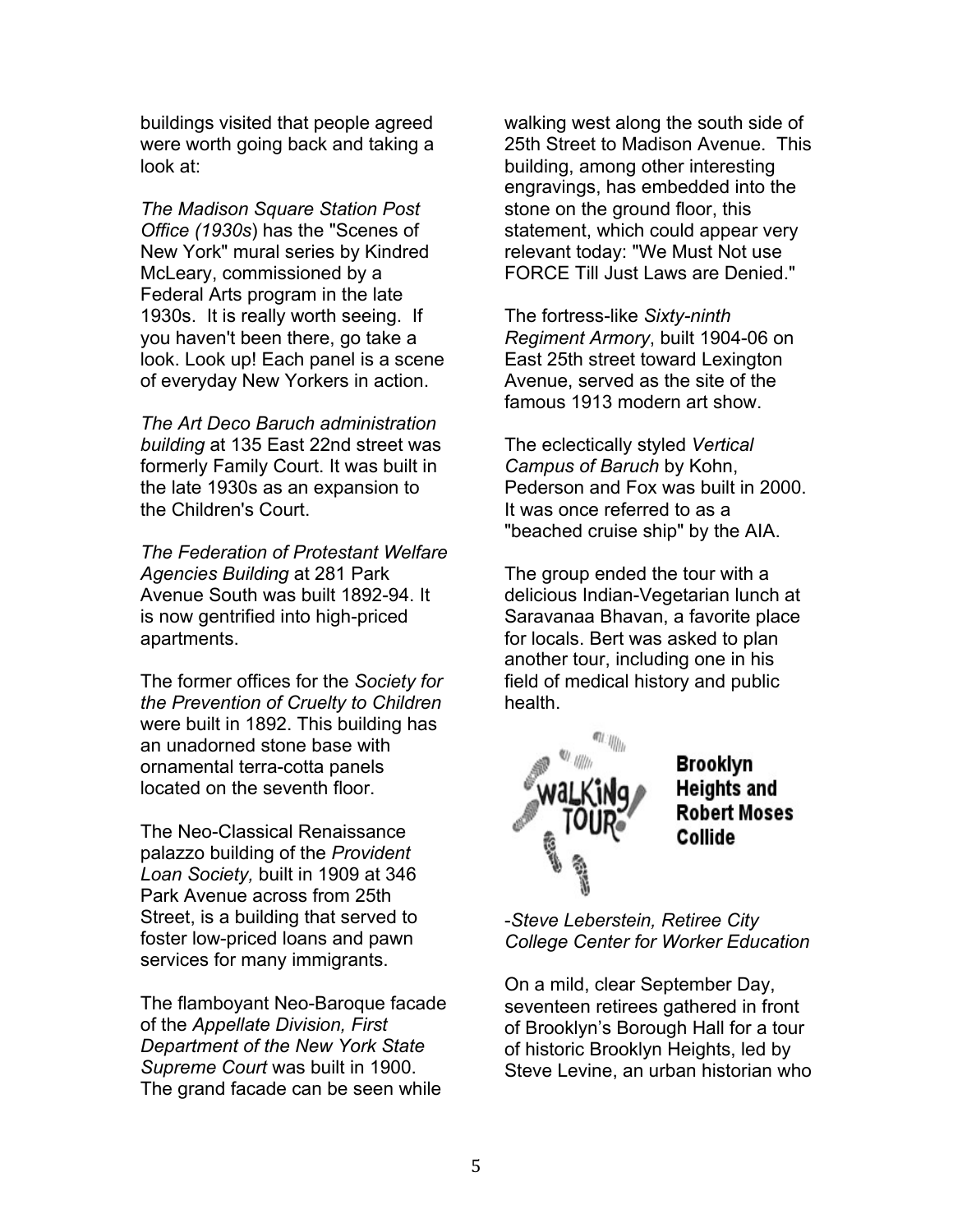teaches at City College's Center for Worker Education.

Borough Hall, completed in 1848, was a logical starting point for the tour. The group then took off for the central part of the Heights whose mainly single-family houses, reflect changing architectural styles over the decades, in styles such as Greek Revival, Gothic Revival, Romanesque Revival, Italianate, Renaissance Revival, and Queen Anne.

In the Twentieth Century, during the Depression and on to the 1950s, many of these grand houses fell on hard times. But their decline, he explained, also allowed for a bohemian haven, becoming home to many artists, intellectuals and writers, including W. H. Auden, Carson McCullers, Henry Miller, Benjamin Britten, W.E.B. DuBois, Earl Robinson, and Norman Mailer, among others. By the 1960s, gentrification began to remake the neighborhood, as it has continued to do in many formerly affordable parts of New York.

Parts of the Heights were also home to multi-racial working-class areas targeted for urban renewal by Robert Moses. What is now Cadman Plaza West, formerly Fulton Street, was home to over 1,000 people, when Moses declared it blighted and bulldozed it in the 1950s. On the southwestern side of the neighborhood, Willow Place was also home to a multi-racial population. Levine pointed to the Riverside Buildings there, built as limited-profit housing for workers by

A.T. White, a Brooklyn industrialist who had earlier built worker housing on nearby Hicks Street. Moses also tried to bulldoze Willow-Town, but it survived except for a portion destroyed to make way for an entry ramp for the Brooklyn-Queens Expressway, one of Moses' noisier footprints.

![](_page_5_Picture_5.jpeg)

What was Robert Moses' legacy in Brooklyn Heights?

We then strolled the Promenade. which is cantilevered over the Expressway. Levine explained that Moses wanted to put the Expressway right down the middle of the Heights, but was defeated in a compromise that resulted in the Promenade.

Robert Moses sparked a fight with community groups over his plan to build high-rise towers of studio and small apartments for professional people on Cadman Plaza West. He lost, and instead Mitchell Lama housing with modest town houses and towers were built for middleincome families. In 1965, Mayor Robert Wagner replaced Moses as head of urban redevelopment, and community activism made the Heights the first NYC Historic District that same year.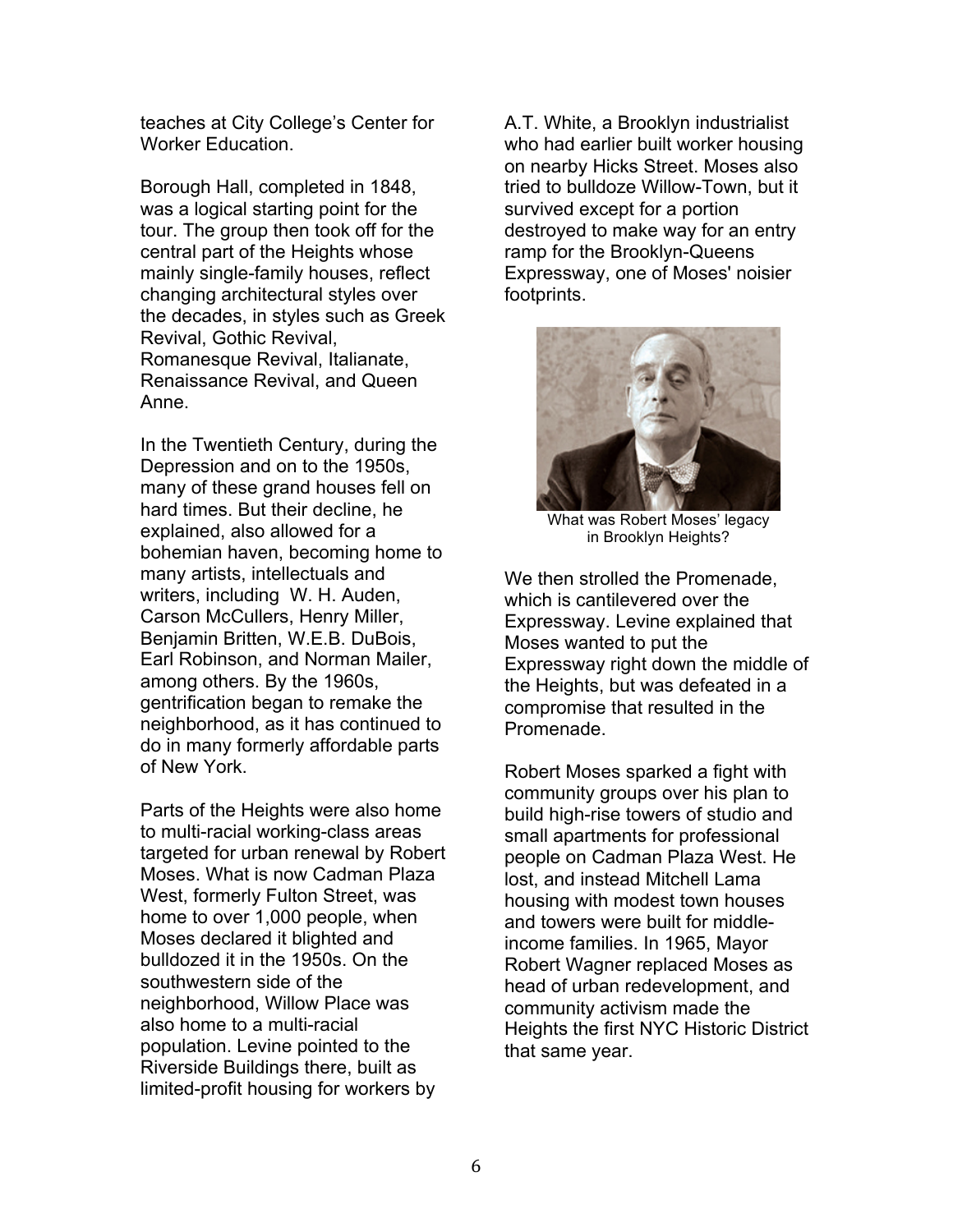Plymouth Church of the Pilgrims on Orange Street in the North Heights, was a stop on the Underground Railroad. Henry Ward Beecher, a prominent abolitionist and Plymouth's minister, sheltered runaway slaves in the church basement. Around the corner is the only public school in the Heights, P.S. 8, once again the object of controversy over integration and local control.

As with other PSC retiree tours, a highlight was a stop for lunch at one of the area's most popular restaurants, Teresa's on Montague Street, a branch of the Polish restaurant on 2<sup>nd</sup> Avenue in **Manhattan** 

Participants called on Levine to offer more tours. One member of the group, Judy Gex, said that she loved not only the walk and the talk, but also meeting people and eating at Teresa's. Gerry Barker said, "it was a memorable experience—seeing a part of New York I hardly knew..." For his wife Ann, he said, "it was returning to where she had lived half a century ago…" New York neighborhoods hold memories for many of us in the Retirees Chapter. More tours will be planned for spring. Please let us know if you want to organize or lead one.

Aging In Place for Independent Living

**AGE-FRIENDLY NEW YORK CITY** *Francine Brewer, Retiree, LaGuardia Community College* 

An Age-Friendly New York City (A-FNYC) project started in 2007 when Mayor Bloomberg, Council Speaker Christine Quinn and the New York Academy of Medicine (NYAM) announced their collaboration and explained what the project was about. A-FNYC wanted to find out how the City responded to older New Yorkers' needs and desires and to "develop recommendations and implement strategies" that will allow NYC to be called age-friendly.

What makes a city age-friendly? The background is the huge growth in the number of older adults in the City (including us). It is likely that from 2005 to 2030, the number of New Yorkers age 65 and older will increase by 47%! The City, in collaboration with NYAM, wanted to find out how age-friendly the city was. What followed was an investigation of what stakeholders had to say. In September 2008, NYAM issued a report about their findings. NYC then proposed initiatives in four categories: community and civic participation, housing, public spaces and transportation, and health and social services.

Here are a few highlights from the Housing section of A-FNYC.

**Affordable Housing**. Increasing affordable housing is at the heart of this initiative. Finance and build lowincome housing. Change zoning code when necessary. Rehabilitate housing using loans.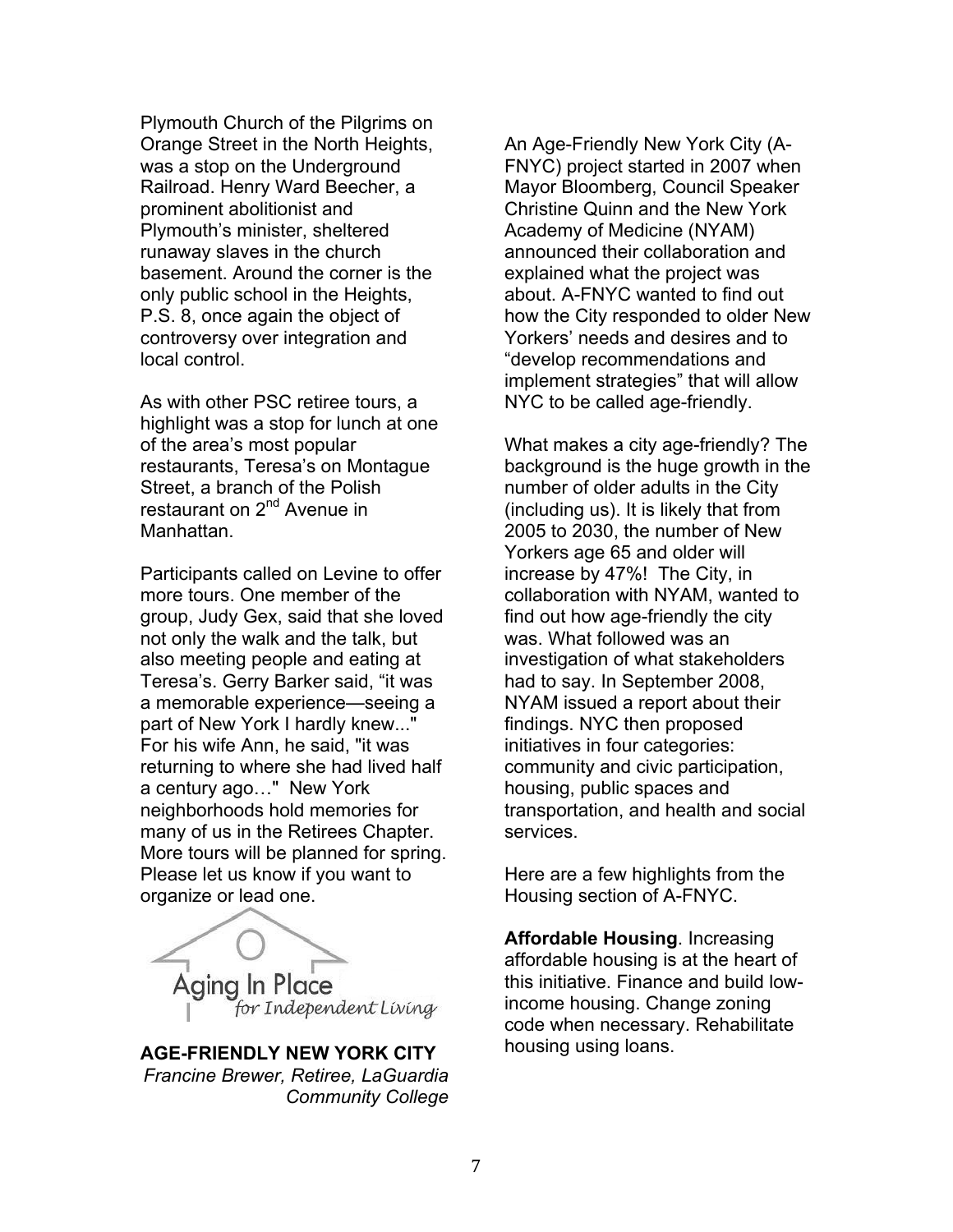#### **Homeowner & Renter Assistance.**

Help older New Yorkers obtain loans for home repairs. Encourage contractors to develop best practices. Make it easier to get Senior Citizen Rent Increase Exemption Program (SCRIE). Try to prevent eviction of older New Yorkers by providing legal assistance.

**Aging in Place.** The original proposal included expanding social services for naturally occurring retirement communities (NORCS), using Section 8 vouchers to help avoid eviction, and using new models of housing to help people age in place. The latest version of the plan states that Section 8 vouchers are no longer available. Developing new models of housing for aging in place has been referred to the New York Chapter of the American Institute of Architects (AIA), New York Chapter. The organization will develop new designs and solutions to help people age in place. The second Age-Friendly Commission has developed "A Guide for Building Owners," which recommends building modifications that will help to accommodate older adults.

The de Blasio administration has continued this initiative by appointing new members to the Academy of Medicine Commission. This is obviously a work in progress and should be monitored and evaluated. If any of the PSC retirees are working on Age-friendly NYC or if you have a story about how New York is, or is not, age-friendly, please let *Turning the Page* know. Email us at retirees@pscmail.org.

[Francine based the above information on a presentation of the New York City Chapter of the New York State Alliance for Retired Americans, adding some additional research.]

![](_page_7_Picture_6.jpeg)

**Peter Ranis** (Retiree, York College & Graduate Center) has a new book entitled, *Cooperatives Confront Capitalism: Challenging the Neoliberal Economy* (London: Zed Books, 2016). It analyzes the ideas, achievements and wider historical context of the cooperative movement.

**Glenn Kissack** (Retiree, Hunter Campus Schools) has an article that, given our long contract fight, may be of interest to many of us, entitled, "Cuomo, Wall Street and Class Struggle at CUNY," in the November 2016 issue of *Socialism and Democracy.* It is available for download:

tandfonline.com/toc/csad20/30/3?na v=tocList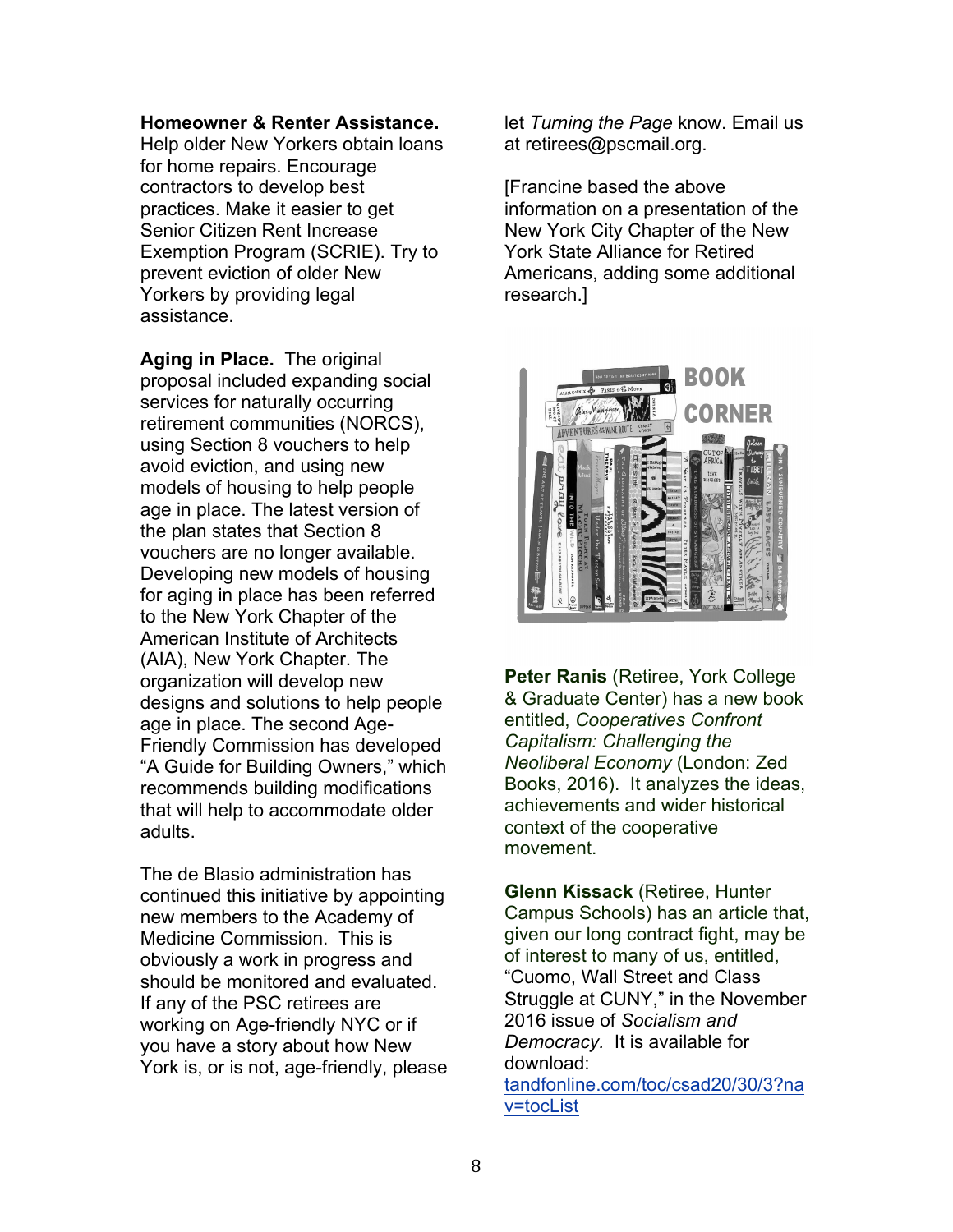![](_page_8_Picture_0.jpeg)

**…and Lessons Learned**

#### **The Search for Long Term Care and Medicaid**

*-Dave Kotelchuck, Retiree, Hunter School of Health Science*

*Several years ago, I had the sad duty of helping my dear Aunt Freida find a nursing home in which to live out the last years of her life. The realities of what Freida faced also forced me to confront how my wife and I might have to live out our lives in the not too distant future.* 

First, those CUNY retirees who had the wisdom and means to enroll years ago in long-term care plans are often well taken care of by these plans, as I heard from folks when I served as a member of the PSC-CUNY Welfare Fund Board of Trustees. However, the long-term care plan endorsed by the Welfare Fund through John Hancock is no longer available to new applicants. (Those who signed on to the plan in the past and have continued their payments will receive their promised care benefits.)

So what do the rest of us do when a spouse/partner/relative needs longterm nursing care? Such care is available only through Medicaid, a means-tested program; Medicare covers only short-term stays in

nursing and related facilities. To become eligible for Medicaid a person in need of long-term nursing home care must spend down their assets (excluding home and car) until their household income (2 persons) is \$1,229 per month or less. This is less than the \$1,342 average income a Social Security beneficiary receives each month and far less than most CUNY employees receive.

For those facing the prospect for themselves or loved ones in longterm care facilities, there may come a time, often suddenly, when a spend-down is imperative and urgent. This can be accomplished by transferring most of your assets to your children or other trusted relatives or friends, but this must be done *at least five years in advance* of seeking Medicaid eligibility. If your health-care timeframe demands quick admission to Medicaid, this process can be speeded up by months in NY State by consulting an elder law attorney *and* having a current Power of Attorney in effect.

![](_page_8_Picture_9.jpeg)